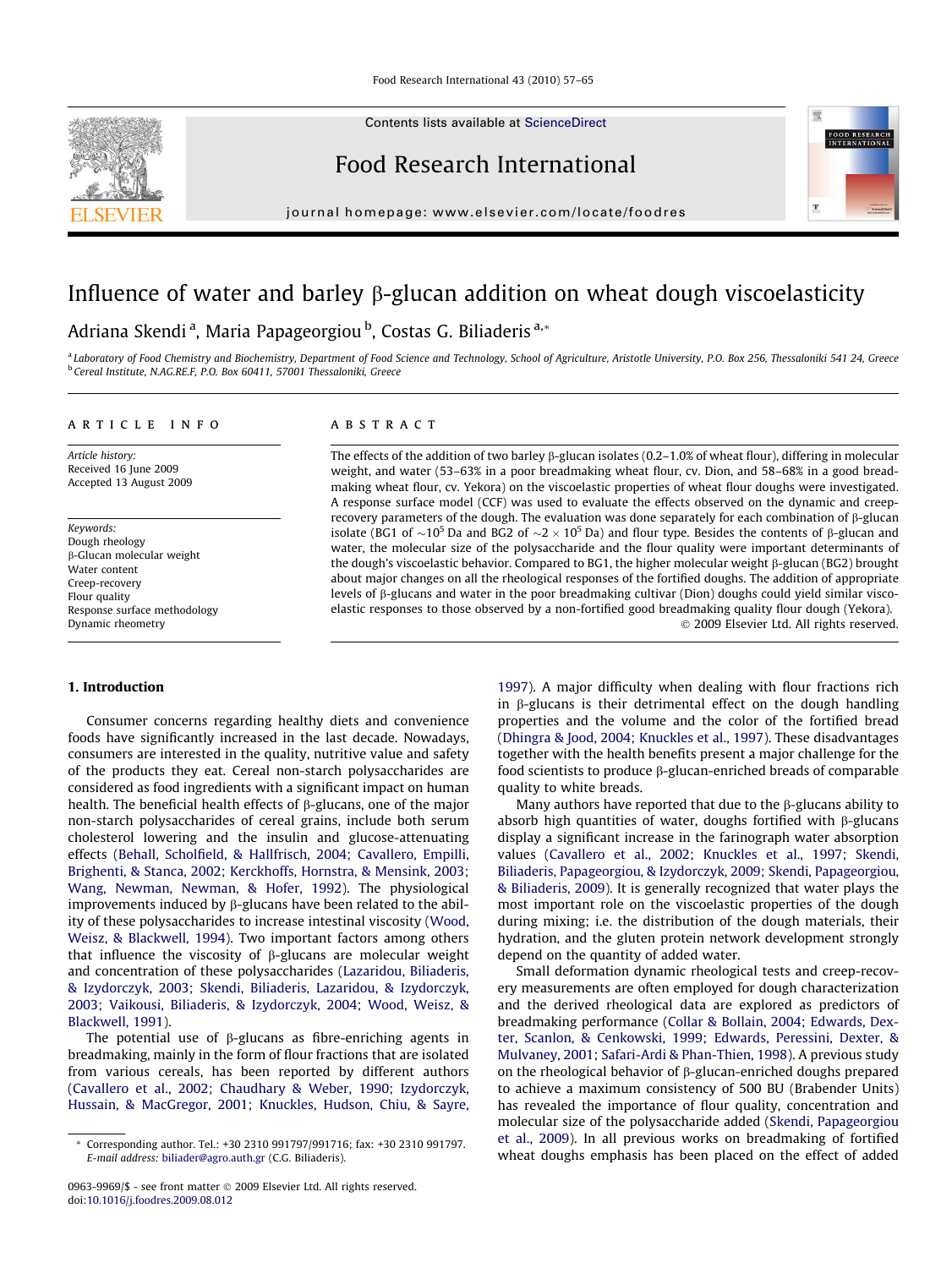<span id="page-1-0"></span>polysaccharides, either as single ingredients or in combination with other hydrocolloids and improvers, on dough and bread characteristics. In this context, and taking into account the important role of water, the investigation of the combined effects of  $\beta$ -glucans and water could provide a more thorough view on the changes that the polysaccharide and water can bring into the viscoelastic properties of the fortified doughs. A useful tool, widely employed to evaluate the effect of additives or processing parameters on dough properties and bread quality, is the response surface methodology ([Collar, Andreu, Martinez, & Armero, 1999; Gallagher, O'Brien,](#page-7-0) [Scannell, & Arendt, 2003; Junqueira et al., 2007; Rosell, Santos, &](#page-7-0) [Collar, 2006](#page-7-0)).

The objective of the present study was to evaluate the combined effects of water and polysaccharide addition on the dough viscoelastic properties, using large and small deformation mechanical testing, and to explore the possibility of improving the dough handling behavior in addition to the nutritional value of product. A thorough study of the viscoelastic responses of polysaccharidefortified doughs can provide information on how the effects of adding  $\beta$ -glucans in the hydrated gluten network matrix are balanced by water addition.

#### 2. Materials and methods

### 2.1. Flour preparation and  $\beta$ -glucan isolation

Seeds of two Greek wheat (Triticum aestivum) cultivars, differing in their breadmaking quality, and two Greek barley cultivars (Persefoni and Kos), used as a source of the  $\beta$ -glucan isolate, named BG2, were provided by the National Agricultural Research Foundation, Cereal Research Institute, Thessaloniki, Greece. A barley b-glucan concentrate provided by CEBA (Lund, Sweden) was used to obtain the BG1 isolate. Wheat seeds from the poor breadmaking quality cultivar Dion, and those from the good breadmaking quality Yekora, were cleaned from impurities and tempered to 14.5% (in a dry basis) moisture before milled on a Brabender Quadromat Senior (Brabender, Duisburg, Germany). The quality characteristics of the flours were determined with [AACC \(2000\)](#page-7-0) official methods, 46-13 (1986) and 08-01 (1983) for protein and ash content, and with [ICC-Standards \(1994\) No. 110/1 \(1976\) and No. 155 \(1994\)](#page-8-0) for moisture content and gluten index, respectively. The extraction procedure followed to obtain the BG1 and BG2  $\beta$ -glucan isolates, with respective molecular weights of 10<sup>5</sup> and 2  $\times$  10<sup>5</sup>, is described in detail elsewhere [\(Skendi, Papageorgiou et al., 2009](#page-8-0)). The protein content and  $DP_3/DP_4$  (cellotriosyl/cellotetraosyl) ratios of the two isolates were 0.5%, and 2.6% for the BG1 isolate, and 5% and 2.1% for the BG2 isolate, respectively. The molecular size, the DP3/DP4 ratio and the protein level were analyzed according to procedures described elsewhere ([Skendi et al., 2003\)](#page-8-0). The  $\beta$ -glucan content of the BG1 and BG2 isolates was 84.5% and 81.3%, respectively, as determined by the [McCleary and Glennie-Holmes \(1985\)](#page-8-0) method, using the Megazyme<sup>®</sup> mixed linkage  $\beta$ -glucan assay kit

#### 2.2. Dough preparation for rheological testing

The  $\beta$ -glucan-free doughs were obtained by mixing the flour in a 10 g Farinograph bowl (Brabender, Duisburg, Germany) with distilled water at three levels, as shown in Table 1. Control doughs were also prepared to reach a maximum consistency of 500 BU (Brabender Units) in the farinograph (i.e. 56% for Dion and 60% for Yekora flour). The levels of added polysaccharide isolate (% of wheat flour) and water were chosen from preliminary experiments in order the fortified flour, with the respective quantities of  $\beta$ glucan and water (Table 1), to yield under-hydrated and overhydrated doughs with acceptable consistency that could be easily

#### Table 1

Experimental range and levels of independent coded variables.

| Independent variable                                                                                                                         | Factor                                 | Range and level         |                            |                |  |  |
|----------------------------------------------------------------------------------------------------------------------------------------------|----------------------------------------|-------------------------|----------------------------|----------------|--|--|
| $\beta$ -Glucan isolate level (% of wheat flour)<br>Water added in Dion flour (% farinograph)<br>Water added in Yekora flour (% farinograph) | Xi<br>$\chi_1$<br>$\chi_2$<br>$\chi_2$ | $-1$<br>0.2<br>53<br>58 | $\Omega$<br>06<br>58<br>63 | 10<br>63<br>68 |  |  |

handled. Concentration levels of water and  $\beta$ -glucans out of the range chosen in this study produced doughs that were difficult to prepare in the farinograph and thereafter handled properly. The b-glucan isolate was added in a dry powder form and mixed very well with the wheat flour in the farinograph bowl prior to water addition. In order to avoid the negative effects induced in the quality of bread from a not-properly developed dough [\(Paredes-Lopez](#page-8-0) [& Bushuk, 1983](#page-8-0)), all the dough samples were mixed in the farinograph bowl till maximum consistency; i.e. for all dough samples, the same procedure that allows mixing in the farinograph till maximum peak development was adopted. The latter procedure on dough mixing is often used by many authors to characterize dough structures ([Lefebvre, 2006; Létang, Piau, & Verdier, 1999\)](#page-8-0).

#### 2.3. Rheological testing

Doughs prepared as described above, were placed in a plastic bag and immediately sealed and allowed to rest for at least 2 h at ambient temperature before any rheological testing. Oscillatory and creep-recovery tests were performed in a Physica MCR 300 (Physica Messtechnic GmbH, Stuttgart, Germany) rheometer equipped with a Paar Physica circulating bath and a controlled peltier system (TEZ 150P/MCR) that was maintained at  $25 \pm 0.1$  °C throughout the experiment. All dough samples were measured using a 25 mm plate–plate geometry (corrugated surfaces to avoid slippage) with a fixed gap of 2 mm. Before each experiment begins the upper plate was moved down at the trim position and then the excess of the dough sample was trimmed out. Application of a wetted cotton layer around the edges of the dough prevented moisture loss for over one hour, without any significant effect on the rheological measurements. After trimming, the sample was allowed to rest for another 20 min in order to allow any built-up residual stresses to decay. The experiment consisted first of one frequency sweep test in the frequency  $(f)$  range from 0.1 to 100 Hz, since this measurement caused no changes in the dough structure when carried out at the chosen strain amplitude (0.01%), and subsequently of a creep-recovery test. Preliminary strain sweep tests were used to determine the linear viscoelastic region of the doughs and from these measurements a strain ( $\gamma$ ) level of 0.01%, within the linear region, was adopted in all the experiments.

For the creep-recovery tests, during the creep phase the stress was applied for 60 s and then the recovery of the dough was recorded for another 180 s. From preliminary strain sweep tests performed on the  $\beta$ -glucan-enriched doughs two stress ( $\sigma$ ) values were chosen to be applied during the creep phase; one beyond the linear region, considered as a high stress level (300 Pa), and the other within the linear viscoelastic region named low stress (50 Pa). At least two replicate dough samples were tested for each dough formulation.

#### 2.4. Experimental design

The response surface model used in this study involved two factors  $x_1$  ( $\beta$ -glucan) and  $x_2$  (water). The central composite face centered (CCF) design contained a total of 13 experiments for the frequency sweep measurements and 10 for the creep-recovery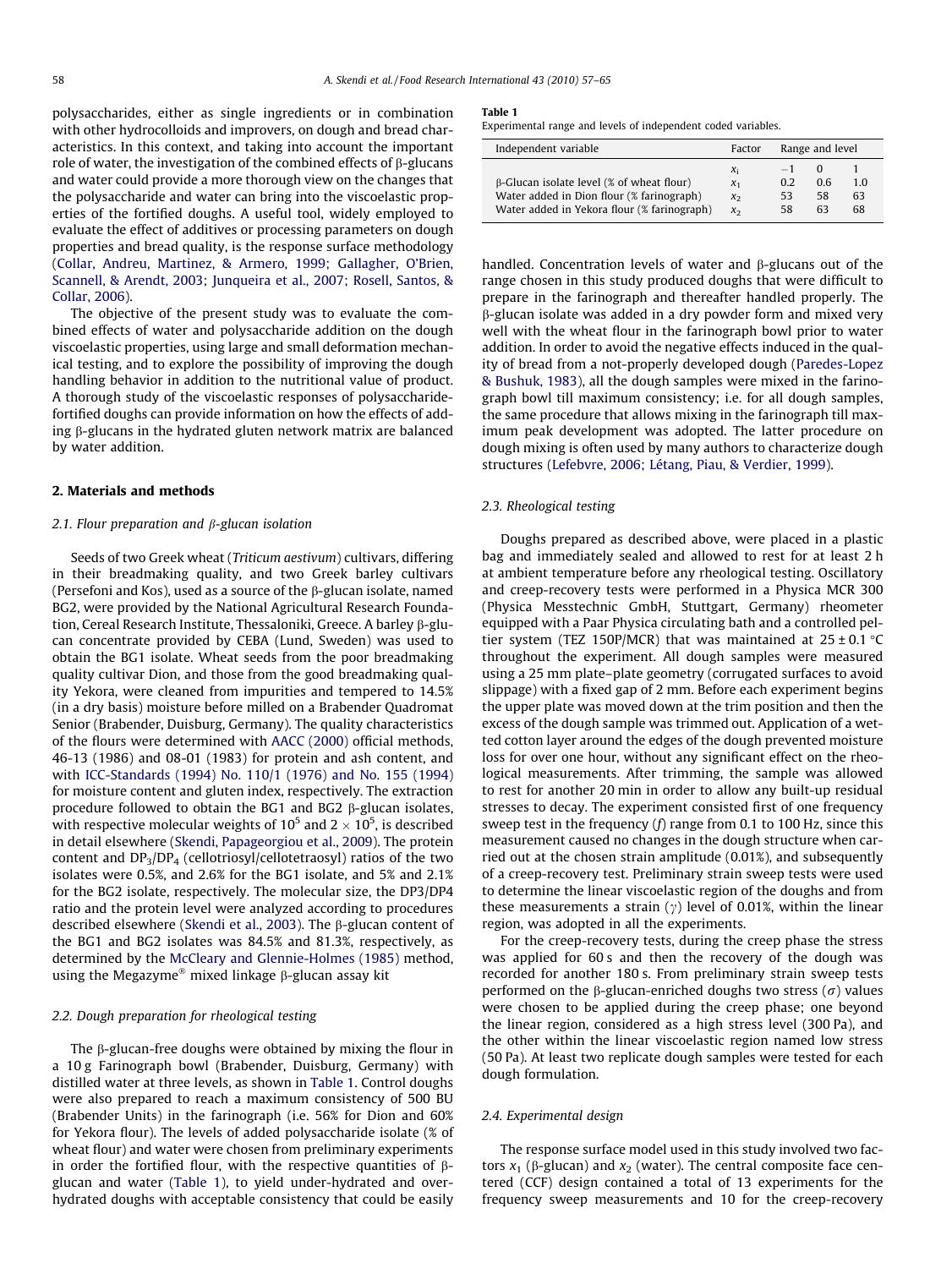<span id="page-2-0"></span>tests, with the first nine experiments organized in a factorial design, while the rest of the experimental trials involved replication of the central point. Repeated observations at the central point were used to estimate the experimental error employed. The ranges and the levels of the coded variables for the wheat flours tested are given in [Table 1](#page-1-0). The experimental design (Table 2) was replicated twice. The data were analyzed using the MINITAB program (MINITAB, Statistical Software, Release 13.1). The relationships between the measured variables and the two compositional factors (b-glucan and water) were estimated by fitting the data to a second-order polynomial (Eq. (1)) where, Y is the response variable (e.g., storage modulus  $(G')$ , loss modulus  $(G'')$ , complex viscosity  $(\eta^*)$ , maximum creep compliance  $(J_{\text{max}})$ , zero shear viscosity  $(\eta_0)$ , and elastic part of the maximum creep compliance  $(J_e/J_{\text{max}})$ ),  $b_0$  is a constant,  $b_1$  and  $b_2$  are the regression coefficients for the linear effects,  $b_{11}$  and  $b_{22}$  are the quadratic coefficients and  $b_{12}$  is the interaction coefficient.

$$
Y = b_0 + b_1x_1 + b_2x_2 + b_{11}x_1^2 + b_{22}x_2^2 + b_{12}x_1x_2 \tag{1}
$$

The storage modulus, loss modulus and complex viscosity responses, although they were continuously monitored during dynamic rheological testing in the frequency range from 0.1 to 100 Hz, their value at 1 Hz was used as the response variable in the model. Coefficients of determination  $(R^2)$  were computed, and the adequacy of models was tested by estimating the lack of fit. A stepwise deletion of non-significant terms was applied. The

Table 2 A CCF design with five replicates of the centre point for sampling.

| Run            | Coded levels    |          |
|----------------|-----------------|----------|
|                | $\beta$ -Glucan | Water    |
|                | $-1$            | $-1$     |
| $\overline{2}$ |                 |          |
| 3              | $-1$            |          |
| 4              |                 |          |
| 5              | $-1$            | 0        |
| 6              |                 | $\Omega$ |
| 7              |                 | $-1$     |
| 8              | 0               |          |
| 9              |                 | n        |
| 10             | 0               | 0        |
| 11             | 0               | O        |
| 12             |                 | O        |
| 13             | O               | 0        |

statistically non-significant linear terms were included in the model when their respective quadratic or interactive terms were statistically significant. In order to determine the effect of the independent variables on the rheological parameters of the dough together with the model, contour plots for each parameter were generated for each combination of the  $\beta$ -glucan isolate and flour type.

### 3. Results and discussion

The flour quality data showed that the Dion flour had 12.4% protein, 0.48% ash, 10.7% moisture content and a gluten index of 26.2%, whereas for the Yekora flour the corresponding values were 17.0%, 0.64%, 10.7% and 67.2%, respectively. The impact of both  $\beta$ -glucan and water addition on dynamic oscillatory and creep-recovery parameters of the dough and the consequent constitutive modeling of the viscoelastic behavior of the dough have been investigated. Coefficients of the variables of the models,  $R^2$  and  $R^2_{(adj)}$ , and a test for the lack of fit used to evaluate the adequacy of the models, were computed for each combination of flour type and the b-glucan isolate, and the results are shown in Tables 3–5. In addition, comparisons of dough viscoselastic parameters with that of the control were made to evaluate how the  $\beta$ -glucan effects can be balanced by water addition and how the combination of both factors could yield the viscoelastic properties of the non-fortified dough sample of the good breadmaking quality wheat cultivar.

### 3.1. Effect on dynamic rheological properties of dough

Dynamic oscillatory tests have been previously employed to understand the factors affecting the rheological properties of cereal flour doughs [\(Amemiya & Menjivar, 1992; Izydorczyk et al., 2001\)](#page-7-0). [Khatkar and Schofield \(2002\), Petrofsky and Hoseney \(1995\), and](#page-8-0) [Skendi, Papageorgiou et al. \(2009\)](#page-8-0) observed that the storage modulus of a poor breadmaking quality flour dough was higher than that of doughs made from a good breadmaking quality flour. In a previous study [\(Skendi, Papageorgiou et al., 2009](#page-8-0)) different doughs were compared at the same farinograph consistency (500 BU), but not at the same water content. Indeed, the control dough (no added  $\beta$ -glucan) from the Dion flour, prepared to reach a consistency of 500 BU with 56% added water, exhibited higher storage and loss moduli than the Yekora control dough with 60% added water, indicating that the poor breadmaking quality flour yielded a much stiffer dough ([Fig. 1\)](#page-3-0). The data of [Fig. 1](#page-3-0) also indicate that if instead the

Table 3

Estimated regression coefficients and statistical parameters of models for dynamic rheological characteristics from b-glucan-enriched Dion and Yekora dough samples (analysis was done using uncoded units).

| Factors <sup>a</sup>                                                                                               | Dion BG1                                                                                                          |                                                                                                                |                                                                                                                         | Dion BG2                                                                                                        |                                                                                                              |                                                                                                                            | Yekora BG1                                                                                                 |                                                                                                                    |                                                                                                                                  | Yekora BG2                                                                                              |                                                                                                        |                                                                                                        |
|--------------------------------------------------------------------------------------------------------------------|-------------------------------------------------------------------------------------------------------------------|----------------------------------------------------------------------------------------------------------------|-------------------------------------------------------------------------------------------------------------------------|-----------------------------------------------------------------------------------------------------------------|--------------------------------------------------------------------------------------------------------------|----------------------------------------------------------------------------------------------------------------------------|------------------------------------------------------------------------------------------------------------|--------------------------------------------------------------------------------------------------------------------|----------------------------------------------------------------------------------------------------------------------------------|---------------------------------------------------------------------------------------------------------|--------------------------------------------------------------------------------------------------------|--------------------------------------------------------------------------------------------------------|
|                                                                                                                    | $G'$ (Pa)                                                                                                         | $G^{\prime\prime}$ (Pa)                                                                                        | $\eta^*$ (Pa s)                                                                                                         | $G'$ (Pa)                                                                                                       | $G''$ (Pa)                                                                                                   | $^{\prime}$ (Pa s)<br>$n^-$                                                                                                | $G'$ (Pa)                                                                                                  | $G''$ (Pa)                                                                                                         | $\eta$ <sup>*</sup> (Pa s)                                                                                                       | $G'$ (Pa)                                                                                               | $G''$ (Pa)                                                                                             | $\eta$ <sup>*</sup> (Pa s)                                                                             |
| Constant<br>$X_1$<br>$X_2$<br>$X_1^2$<br>$X_2^2$<br>$X_1X_2$<br>$R^2$ (%)<br>$R^2$ <sub>(adj)</sub> (%)<br>Lack of | 342,787***<br>$-22,338$ **<br>$-10,840$ ***<br>$-7046$ ***<br>86***<br>$551$ ***<br>94.8<br>93.4<br>72.3<br>0.612 | $138,342$ ***<br>$-8632$<br>$-4335$ ***<br>$-2578$ ***<br>$34***$<br>$210***$<br>95.4<br>94.3<br>83.1<br>0.711 | 59,056***<br>$-3818$ <sup>**</sup><br>$-1865$ ***<br>$-1196$ ***<br>$15***$<br>$94***$<br>94.9<br>93.7<br>75.1<br>0.615 | 608.478***<br>$-42,762$ **<br>$-19.376$ ***<br>12,720***<br>156***<br>$579$ *<br>96.3<br>95.3<br>102.7<br>0.064 | 194,675***<br>$-16,479$ ***<br>$-6078$ ***<br>6755***<br>48***<br>$175$ **<br>97.7<br>97.1<br>167.5<br>0.706 | $94,327***$<br>$-6468$ <sup>*</sup><br>$-2993$ ***<br>2567***<br>$24***$<br>$77^{\circ}$<br>96.8<br>96.0<br>121.4<br>0.648 | 369.414***<br>8642**<br>$-10.790$ ***<br>$-7286$ **<br>$80^{***}$<br>$-$<br>95.3<br>94.4<br>107.3<br>0.141 | 123,856***<br>4647***<br>$-3568$ ***<br>$-3577***$<br>$26$ <sup>***</sup><br>$-$<br>96.1<br>95.4<br>129.7<br>0.711 | $71.735***$<br>$1350$ ***<br>$-2109$ ***<br>$-1167$ ***<br>$16***$<br>$\overline{\phantom{a}}$<br>97.7<br>97.2<br>221.2<br>0.213 | 762,945***<br>23,049***<br>$-22,427$ ***<br>$-16.872$ ***<br>$165***$<br>96.7<br>96.0<br>152.5<br>0.345 | 207,233***<br>5457***<br>$-6005***$<br>$-4032$ **<br>$44$ ***<br>$-$<br>96.2<br>95.4<br>132.1<br>0.225 | 124,580***<br>3894***<br>$-3657***$<br>$-2843$ ***<br>$27***$<br>$-$<br>96.4<br>95.7<br>140.1<br>0.325 |
| fit                                                                                                                |                                                                                                                   |                                                                                                                |                                                                                                                         |                                                                                                                 |                                                                                                              |                                                                                                                            |                                                                                                            |                                                                                                                    |                                                                                                                                  |                                                                                                         |                                                                                                        |                                                                                                        |

<sup>a</sup>  $X_1$  –  $\beta$ -glucan ;  $X_2$  – water.<br> $P \le 0.05$ .

 $P \le 0.01$ .

\*\*\*  $P \le 0.001$ .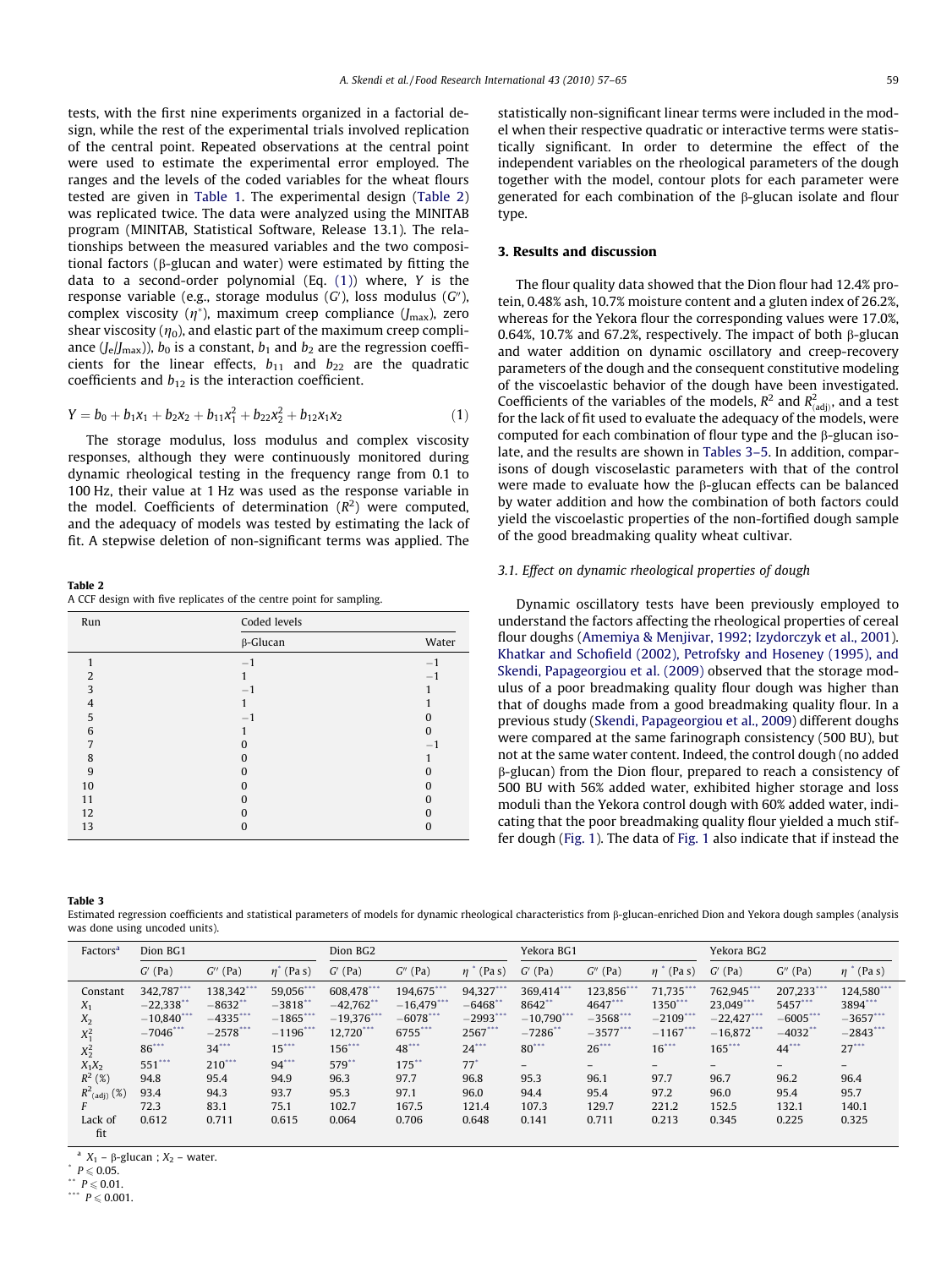#### <span id="page-3-0"></span>Table 4

Estimated regression coefficients and statistical parameters of models for creep-recovery properties from ß-glucan-enriched Dion dough samples (analysis was done using uncoded units).

| Factors <sup>a</sup> | Dion BG1 at 50 Pa   |            |                          | Dion BG2 at 50 Pa                     |                          |            | Dion BG1 at 300 Pa |                          |            | Dion BG2 at 300 Pa |                     |            |
|----------------------|---------------------|------------|--------------------------|---------------------------------------|--------------------------|------------|--------------------|--------------------------|------------|--------------------|---------------------|------------|
|                      | Jmax                | $\eta_0$   | $J$ e/Jmax               | Jmax                                  | $\eta_0$                 | $J$ e/Jmax | Jmax               | $\eta_0$                 | $J$ e/Jmax | Jmax               | $\eta_0$            | $J$ e/Jmax |
| Constant             | $-3008$ ***         | 6204***    | $134***$                 | $-8305***$                            | $1012***$                | $208***$   | $-382,321$ ***     | 556***                   | $818***$   | $-31.393***$       | $2125***$           | $2120$ *** |
| $X_1$                | 2388***             | $-247$     | $-67$ **                 | 331                                   | $-2090$ ***              | $-157***$  | $-14.347$ ***      | $17***$                  | $36***$    | $30.449$ ***       | $-63$               | $-359***$  |
| $X_2$                | $61$ <sup>***</sup> | $-202$ *** | $-1$ <sup>***</sup>      | $283$ ***                             | $-12$ ***                | $-3$ ***   | $13.143$ ***       | $-19***$                 | $-28$ ***  | $604$ ***          | $-71$ ***           | $-68$ ***  |
| $X_1^2$              | 656***              | $-185***$  | $-24$ ***                | $-307$ **                             | 896***                   | $-29$      | $-10,542$ ***      | $-12$ <sup>**</sup>      | $-26$ ***  | $1419$ **          | $94$ ***            | $60^{***}$ |
| $X_2^2$              | -                   | $2***$     | $\overline{\phantom{0}}$ | $-2$ <sup>***</sup>                   | $\overline{\phantom{0}}$ | -          | $-110$ ***         | $0.2$ ***                | $0.2$ ***  |                    | $-1$ <sup>***</sup> |            |
| $X_1X_2$             | $-58$ ***           | $8^{***}$  | $2^{***}$                | $\hspace{1.0cm} \rule{1.5cm}{0.15cm}$ | $-$                      | $3***$     | -                  | $\overline{\phantom{a}}$ | $-$        | $-608$ ***         | -                   | 6          |
| $R^2$ (%)            | 93.2                | 97.1       | 81.5                     | 74.0                                  | 96.6                     | 80.3       | 94.4               | 92.4                     | 89.4       | 99.4               | 90.4                | 97.4       |
| $R^2_{(adj)}$ (%)    | 91.3                | 96.1       | 76.5                     | 67.1                                  | 95.7                     | 75.1       | 93.0               | 90.4                     | 86.5       | 99.2               | 87.8                | 96.4       |
|                      | 51.1                | 94.1       | 16.5                     | 10.7                                  | 106.5                    | 15.3       | 63.8               | 45.7                     | 31.5       | 598.8              | 35.2                | 103.0      |
| Lack of fit          | 0.109               | 0.078      | 0.449                    | 0.09                                  | 0.134                    | 0.056      | 0.055              | 0.069                    | 0.09       | 0.076              | 0.093               | 0.024      |

<sup>a</sup>  $X_1$  –  $\beta$ -glucan ;  $X_2$  – water.<br>
<sup>\*</sup>  $P \le 0.05$ .

 $P \le 0.01$ .

\*\*\*  $P \le 0.001$ .

Table 5

Estimated regression coefficients and statistical parameters of models for creep-recovery properties from *B*-glucan-enriched Yekora dough samples (analysis was done using uncoded units).

| Factors <sup>a</sup>       | Yekora BG1 at 50 Pa |                     |                    | Yekora BG2 at 50 Pa      |                    |                          | Yekora BG1 at 300 Pa     |                          |                      | Yekora BG2 at 300 Pa     |            |                     |
|----------------------------|---------------------|---------------------|--------------------|--------------------------|--------------------|--------------------------|--------------------------|--------------------------|----------------------|--------------------------|------------|---------------------|
|                            | Jmax                | $\eta_0$            | $J$ e/Jmax         | Jmax                     | $\eta_0$           | $J$ e/Jmax               | Jmax                     | $\eta_0$                 | $J$ e/Jmax           | Jmax                     | $\eta_0$   | $J$ e/Jmax          |
| Constant                   | 7059                | 3875**              | $-461$             | $-228***$                | 27.715***          | $157***$                 | $-4255***$               | $244***$                 | $131***$             | $-1532***$               | 13.399***  | 168                 |
| $X_1$                      | $-1875***$          | $726***$            | 69"                | $-79$ ***                | 3100***            | $7***$                   | 3630**                   | $90^{***}$               | $8^{\bullet\bullet}$ | $-142$ ***               | 3634***    | $-73"$              |
| $x_2$                      | $-227$ *            | $-102$ <sup>'</sup> | $17$ **            | $5***$                   | $-836***$          | $-1$ <sup>***</sup>      | $77***$                  | $-4$ ***                 | 上市市场<br>$-1$         | $28***$                  | $-418$ *** | $-2$ <sup>***</sup> |
| $X_1^2$                    | 233                 | $-631$ ***          | -                  | $53$ **                  | $-776$ ***         | $\overline{\phantom{0}}$ | -                        | $-65$                    | -                    | $-$                      | $-214$     | $-16$ <sup>*</sup>  |
| $X_2^2$                    | $2^{**}$            |                     | $-0.1$             | $\overline{\phantom{a}}$ | $6***$             | $-$                      | $\overline{\phantom{0}}$ | $\overline{\phantom{m}}$ | -                    | $\overline{\phantom{a}}$ | $3***$     | $-$                 |
| $x_1x_2$                   | $27***$             | $-$                 | $-1$ <sup>**</sup> | -                        | $-31$ <sup>*</sup> | $\overline{\phantom{0}}$ | $-62$ **                 | $-$                      | -                    | $\overline{\phantom{0}}$ | $-50***$   | $2^{\ast\ast}$      |
| $R^2$ (%)                  | 93.9                | 97.9                | 81.7               | 93.4                     | 96.4               | 90.5                     | 82.4                     | 89.5                     | 79.9                 | 92.3                     | 98.6       | 86.3                |
| $R^2$ <sub>(adj)</sub> (%) | 91.7                | 97.3                | 76.8               | 92.1                     | 95.1               | 89.4                     | 79.1                     | 87.5                     | 77.5                 | 91.4                     | 98.1       | 82.7                |
|                            | 43.0                | 173.0               | 16.7               | 75.3                     | 75.3               | 80.7                     | 25.0                     | 45.3                     | 33.8                 | 101.5                    | 192.3      | 23.7                |
| Lack of fit                | 0.683               | 0.169               | 0.097              | 0.636                    | 0.174              | 0.251                    | 0.211                    | 0.085                    | 0.422                | 0.063                    | 0.128      | 0.479               |

<sup>a</sup>  $X_1$  –  $\beta$ -glucan;  $X_2$  – water.<br> $P \leq 0.05$ .

 $P \leqslant 0.01$ .





Fig. 1. Influence of the water content on storage  $(G')$  and loss  $(G'')$  moduli of  $\beta$ -glucan-free Dion and Yekora dough samples measured at 25 °C; the circled data points refer to the respective dough samples with a consistency of 500 BU.

same water concentration is used for both types of flour, the dough of the good breadmaking quality flour exhibits higher  $G'$  and  $G''$ 

values than the dough made from the poor breadmaking quality flour. This behavior can be expected since the good breadmaking quality wheat flour has the ability to form a stronger and a more organized gluten network due to its higher content of gluten proteins. Based on these observations, it is important to take into account the quantity of water added during dough development when comparing dynamic oscillatory parameters of the dough.

There is a general consensus that as water content of the dough increases, within a given flour dough system, both the elastic  $(G)$ and the viscous moduli  $(G'')$  decrease ([Amemiya & Menjivar,](#page-7-0) [1992; Faubion & Hoseney, 1990; Navickis, Anderson, Bagley, & Jas](#page-7-0)[berg, 1982\)](#page-7-0). In accordance with this view, both  $G'$  and  $G''$  of the control (free of  $\beta$ -glucan) Dion and Yekora doughs decreased with increased level of water (Fig. 1); the decrease observed in the  $G'$ was more pronounced than in the  $G''$ . In the same context, [Létang](#page-8-0) [et al. \(1999\)](#page-8-0) observed a change in the slope of the maximum dough consistency curve above a certain water level due to the presence of excess free water.

The data in [Table 3](#page-2-0) reveal that the developed model equations described adequately the responses of storage modulus, loss modulus and complex viscosity within the adopted range of the two variables examined in this study. The effect of each variable on the above mentioned responses for the Dion doughs is through the combination of coefficients and variable values as well as a contribution of the interaction terms, whereas for Yekora doughs the latter contributions were not significant on the measured responses. The high  $R^2$  values (greater than 94.8%) obtained for Dion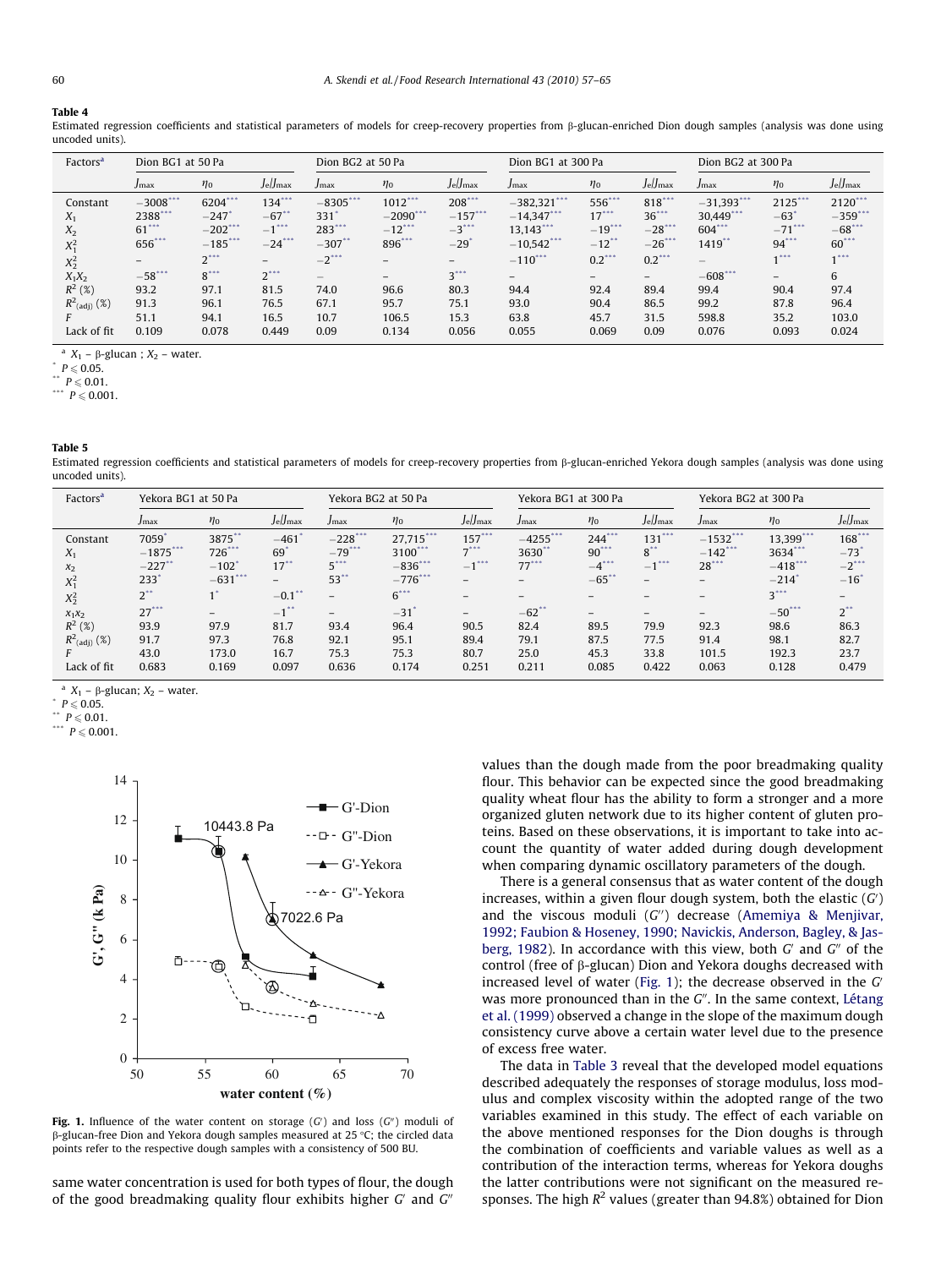flour, are satisfactory, indicating that only 2.3–5.2% of the total variation is not explained by the model. The values of the adjusted  $R^2$  $(R_{\rm (adj)}^2)$  were also high (greater than 93.4%), supporting the adequacy of the model to describe the rheological responses as a function of the two variables. High  $R^2$  values and  $R^2_{(adj)}$  were also obtained for the Yekora doughs [\(Table 3](#page-2-0)); typical  $R^2$  were greater than 95.3% and  $R^2_{\text{(adj)}}$  greater than 94.4%.

The contour plots for the G' of all  $\beta$ -glucan-enriched doughs are shown in Fig. 2. Generally, for all the parameters of the dynamic oscillatory measurements, i.e. G', G" and  $\eta^*$ , of  $\beta$ -glucan-enriched doughs, significant linear and quadratic effects for both factors (water and  $\beta$ -glucan) were observed. When the water content increased, the G' values of all  $\beta$ -glucan-enriched doughs decreased (Fig. 2a–d). Similar observations were also made by [Phan-Thien](#page-8-0) [and Safari-Ardi \(1998\).](#page-8-0) For Dion  $\beta$ -glucan-enriched doughs, the water quantity needed in order to reach the  $G<sub>l</sub>$  value of the control Yekora dough (7022.6 Pa) increased with increasing the BG1 content, reached a maximum around 0.75% and after that it decreased (Fig. 2a). Similarly, Fig. 2b shows a continuous increase of the required water when the BG2 isolate is increased till 0.7% in order to reach the G' values of the Yekora control dough; further increase of the BG2 concentration resulted in dough structure with  $G'$  greater than that of the control Yekora dough. Overall, the effect of the BG2 isolate was greater than that exhibited by its lower molecular weight counterpart.

The addition of  $\beta$ -glucans increased the G' values of the good breadmaking quality flour at 60% water, a level that corresponds to the water needed to prepare the Yekora control dough in the farinograph (500 BU); the BG2 isolate was more effective in increasing the  $G'$  values (Fig. 2c and d). For the Yekora flour, the pattern observed in the  $G'$  values of the BG1-enriched doughs was similar to that of the doughs fortified with the BG2 preparation [\(Table 3](#page-2-0) and Fig. 2c and d).

The loss modulus (G") and complex viscosity ( $\eta^*$ ) behaved similarly to the storage modulus  $(G)$  [\(Table 3](#page-2-0)). The observed significant interactions between the two factors in all dynamic rheological parameters of the Dion doughs indicated that the influence of the b-glucans was dependent on the level of added water ([Table 3](#page-2-0)). Furthermore, several combinations of added b-glucans and water in the poor breadmaking quality flour could result in responses similar to that of the good breadmaking quality flour (control dough). Considering both factors, the water content was clearly the most predominant in influencing the dough dynamic oscillatory rheological properties.

#### 3.2. Effect on creep-recovery rheological properties of dough

The viscoelastic properties of wheat doughs varying in  $\beta$ -glucan and water contents were also analyzed by creep-recovery tests. The creep-recovery results are described in terms of creep compliance,  $J(t)$ , and fitted to a Burgers model for the creep (Eq. (2)) and the recovery phases (Eq. (3)) as follows:

$$
J(t) = J_0 + J_m(1 - \exp(-t/\lambda)) + t/\eta_0
$$
 (2)

$$
J(t) = J_{\text{max}} - J_0 - J_{\text{m}} (1 - \exp(-t/\lambda))
$$
\n(3)



Fig. 2. Contour plots of storage modulus (G'): (a) Dion BG1, (b) Dion BG2, (c) Yekora BG1 and (d) Yekora BG2; the G' values of the control doughs ( $\beta$ -glucan-free doughs with a consistency of 500 BU) are 10443.8 Pa for Dion and 7022.6 Pa for Yekora flour.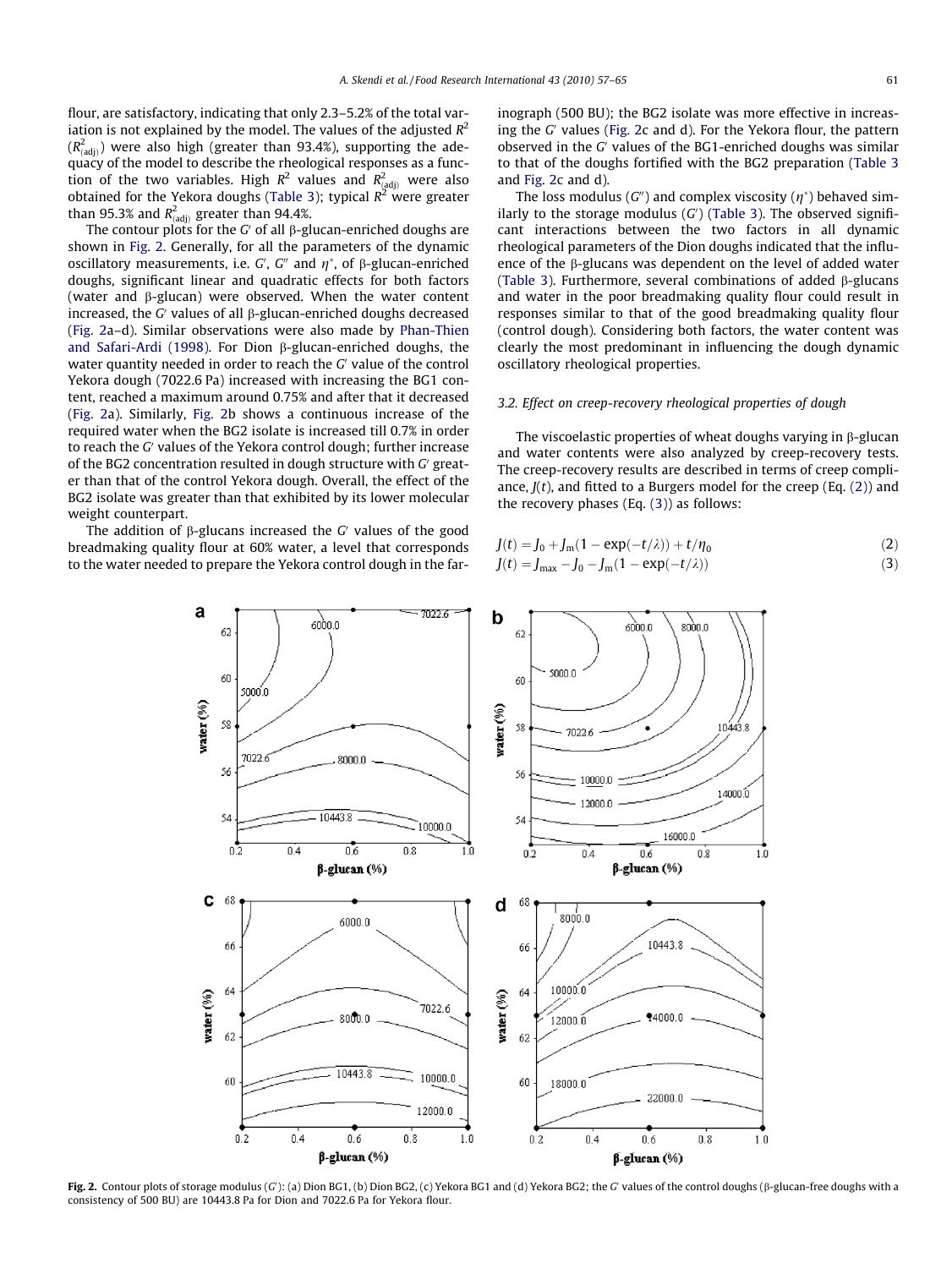where t is the time,  $J_{\text{max}}$  is the maximum creep compliance,  $J_0$  the instantaneous compliance,  $J<sub>m</sub>$  the maximum viscoelastic compliance,  $\eta_0$  is the zero shear viscosity and  $\lambda$  is the mean retardation time. In addition, the remaining deformation after creep stress removal represents the viscous component of the maximum compliance  $(J_v)$ , whereas the recovered deformation  $(J_e)$  represents the elastic component. According to the work of [Lefebvre \(2006\),](#page-8-0) the analysis of creep tests, as presented by [Ferry \(1980\)](#page-7-0) for the linear viscoelastic behavior, is still valid above this region provided that the non-Newtonian viscosity does not vary during the time of dough testing; this condition is met when the time of measurement is short as in the present work.

Generally, increasing the water level in the  $\beta$ -glucan-free doughs increased their  $J_{\text{max}}$  values and decreased the  $\eta_0$  and  $J_e/J_{\text{max}}$ values (Fig. 3a and b), regardless of the quality of the flour used or the level of the stress applied. All free of  $\beta$ -glucan Yekora doughs subjected to low or high stress exhibited lower  $I_{\text{max}}$  and higher  $\eta_0$  and *J<sub>e</sub>*/*J<sub>max</sub>* than the respective Dion free  $\beta$ -glucan doughs prepared with the same water content and subjected to the same stress (Fig. 3a and b). Generally, increasing the water content in the b-glucan-free doughs created less elastic and less resistant to deformation dough structures. [Edwards et al. \(1999\)](#page-7-0) also observed that increasing water absorption of doughs increased the maximum strain attained during the creep tests performed at large deformation.

The simultaneous effects of water and  $\beta$ -glucan on the creeprecovery parameters of the dough were further explored by response surface methodology. The mathematical models of the creep-recovery parameters were evaluated statistically by analysis of variance. All derived models seemed to predict well the experi-



Fig. 3. Influence of water content on the creep-recovery parameters of  $\beta$ -glucanfree doughs from two different breadmaking quality flours (Dion and Yekora) measured under low, 50 Pa, (a) and high levels, 300 Pa, (b) of applied stress.

mental responses (P < 0.05). The  $R^2$  and  $R^2$ <sub>(adj)</sub> values are both high, and the  $R^2$  is in agreement with the  $R^2$ <sub>(adj)</sub> for all responses ([Tables](#page-3-0) [4 and 5\)](#page-3-0). The lack of fit of the developed empirical models of the creep-recovery parameters are all >0.05, except for the  $J<sub>e</sub>/J<sub>max</sub>$  of BG2-enriched Dion doughs measured under high stress (300 Pa); even in the latter case the  $R^2$  and  $R^2$ <sub>(adj)</sub> were very high (97.4 and 96.4, respectively), suggesting that the applied model explained very well the experimental data. Representative contour plots of the response functions of creep-recovery parameters measured under low (50 Pa) and high (300 Pa) stress are presented in [Figs. 4 and](#page-6-0) [5](#page-6-0), respectively.

The effect of BG1 on the  $J_{\text{max}}$  of Dion doughs measured at 50 Pa stress ( $J_{\text{max}}$ -50) was greater than that of the water ([Table 4\)](#page-3-0). The  $J_{\text{max}}$ -50 values of the BG1-enriched Dion doughs can be in the range of the control Yekora dough  $(100.64 \text{ Pa}^{-1})$  when the added water is less than 54.5% in the polysaccharide range of 0.3–0.8% ([Fig. 4a](#page-6-0)). Although the addition of BG1 resulted in an increase of the zero shear viscosity and the elastic part of the  $J_{\text{max}}$  measured under low stress ( $\eta_0$ -50 and J<sub>e</sub>/J<sub>max</sub>-50, respectively), there was no combination (within the ranges of  $\beta$ -glucan and water used) of the studied variables to result in doughs with  $\eta_0$ -50 and  $J_{\text{e}}/J_{\text{max}}$ -50 values similar to those of the control Yekora dough (i.e. 134.33 Pa s and 69.04%, respectively) ([Table 4](#page-3-0) and [Fig. 4b](#page-6-0)).

When the BG2 isolate was added in the Dion flour, the quadratic coefficients of both variables that describe the  $J_{\text{max}}$ -50 behavior of the fortified dough were negative ([Table 4\)](#page-3-0), indicating that the response yields a maximum value [\(Fig. 4c](#page-6-0)). Even when the maximum is reached in the response (150  $Pa^{-1}$ ), the  $J_{\rm max}$ -50 values were lower than 313.65 (Pa<sup>-1</sup>) of the  $\beta$ -glucan-free control Dion dough. The  $J_{\rm max}$  values of the control Yekora (100.64 Pa<sup>-1</sup>) are reached for polysaccharide concentration less than 0.8% and for a water content less than 56%, whereas for higher BG2 levels a greater amount of water is required ([Fig. 4c](#page-6-0)). The  $\eta_0$ -50 values of the BG2-enriched Dion doughs were much higher than those of the control Dion (33.80 Pa s) in the entire experimental window studied ([Table 4\)](#page-3-0) and values similar to that of Yekora control (134.33 Pa s) could be also obtained. In [Fig. 4](#page-6-0)d one can observe that addition of BG2 in Dion doughs generally produced an increase in the elasticity of the doughs (>57.95%), except for the combinations of polysaccharide less than 0.3% and water more than 60%. The  $J_{\text{e}}/J_{\text{max}}$ -50 values similar to the Yekora control dough (69.04%) were achieved by combining less than 0.7% BG2 with more than 54% water and more than 0.8% polysaccharide with less than 58% water content. Generally, the BG2-enriched Dion doughs were less 'sensitive' against water addition than the respective BG1-fortified doughs. Furthermore, the BG2 was more effective in giving similar values of the studied creep-recovery parameters to those of the Yekora control dough.

The effect of BG1 isolate on the creep-recovery parameters of the Yekora doughs ( $J_{\text{max}}$ -50,  $\eta_0$ -50, and  $J_e/J_{\text{max}}$ -50) is shown in [Table](#page-3-0) [5](#page-3-0). The BG1 exhibits a curvilinear (concave upward) concentrationrelated increase in the  $J_{\text{max}}$ -50. This is reflected by the negative value of the linear coefficient  $(X_1)$ , causing an initial downward slope, and the positive value of the coefficient for the quadratic term  $(X_1^2)$  of J<sub>max</sub>-50, causing the curvilinearity (upward due to the positive sign). The BG1 causes a linear increase in  $J_e/J_{\text{max}}$ -50, generated by the positive value of the linear  $(X_1)$  coefficient which causes an upward slope. The quadratic term  $(X_1^2)$ , since it was not found to be statistically significant is not included in the model. On the other hand, the water exhibits a curvilinear (concave downward) concentration-related increase in the  $J<sub>e</sub>/J<sub>max</sub>$ -50 because of the positive sign of the coefficient of the linear term and the negative value of the quadratic term in the model. The shapes of the  $J_{\text{max}}$ -50 and  $J_{\text{e}}/J_{\text{max}}$ -50 are explained on the basis of the respective significant coefficients of the models which imply that at high BG1 concentration less water is required in order to achieve the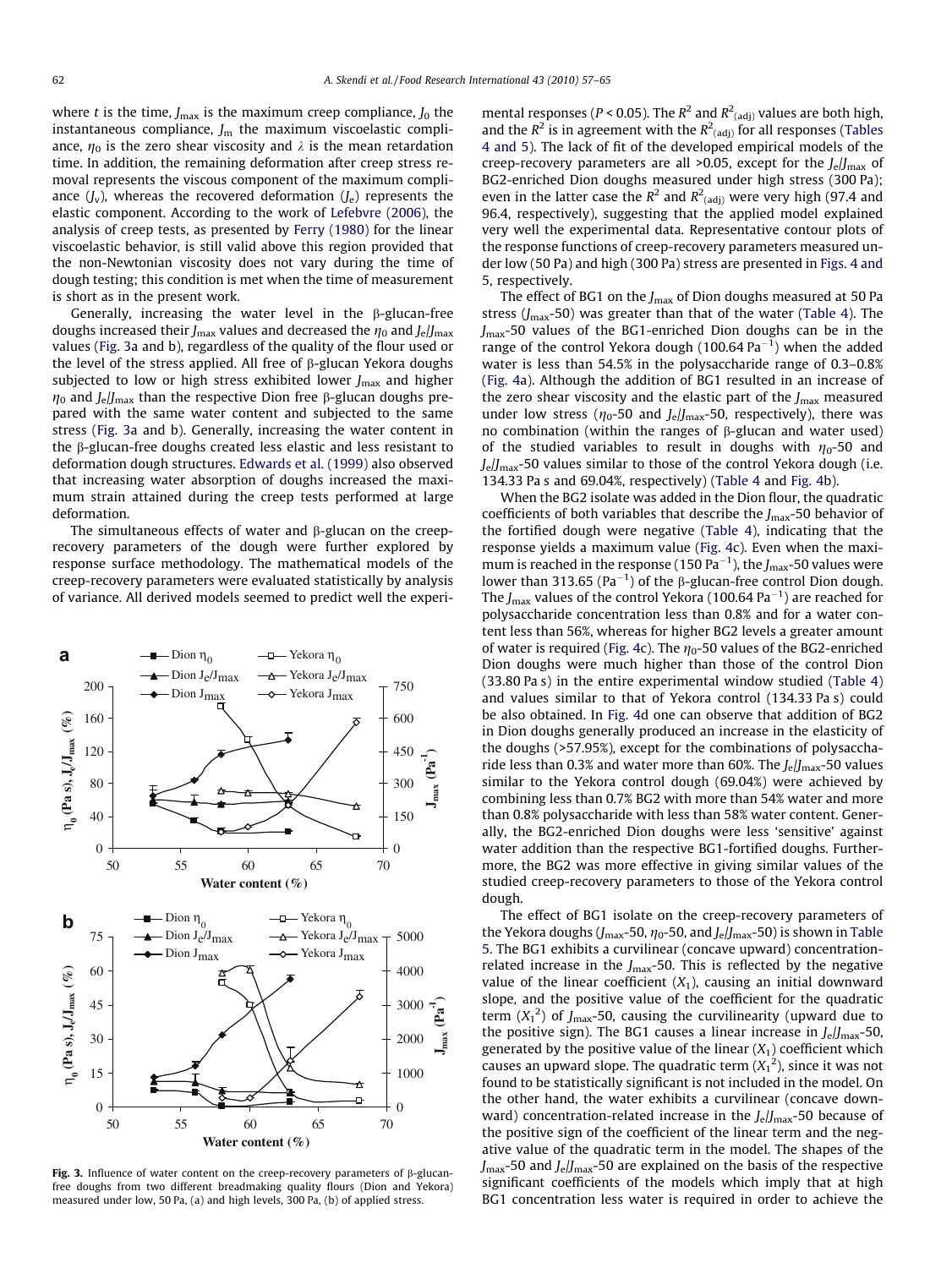<span id="page-6-0"></span>

**Fig. 4.** Contour plots of maximum compliance, J<sub>max</sub> (a and c), and elastic part of J<sub>max,</sub> (J<sub>e</sub>/J<sub>max</sub>, (b and d) for Dion BG1, Dion BG2, respectively, measured under 50 Pa stress. The<br>J<sub>max</sub> and J<sub>e</sub>/J<sub>max</sub> values of t



Fig. 5. Contour plots of maximum compliance,  $J_{\text{max}}$  (a and b) for Dion BG1, Dion BG2, respectively, measured under 300 Pa stress.  $J_{\text{max}}$  values of the control doughs measured under high stress are 1218.51 Pa<sup>-1</sup> for Dion and 261.21 Pa<sup>-1</sup> for Yekora dough, respectively.

Yekora control dough values for these parameters (100.64  $\mathrm{Pa}^{-1}$ , and 69.04%, of  $J_{\text{max}}$ -50 and  $J_{\text{e}}/J_{\text{max}}$ -50, respectively).

In the case of BG2 addition, the linear effect of the water on the  $J_{\text{max}}$ -50 and  $\eta$ <sup>-50</sup> was significant but less pronounced than that of the polysaccharide (see the respective coefficients of  $J_{\text{max}}$ -50 and  $\eta_0$ -50 models in [Table 5\)](#page-3-0). Addition of BG2 decreased the J<sub>max</sub>-50

value (<100.64 Pa<sup>-1</sup>) and increased the  $\eta$ <sub>0</sub>-50 (>134.33 Pa s) within the experimental window of this study (plots not shown). However, very low  $J_{\text{max}}$ -50 values could possibly lead to problems during the expansion phase of gas cells in the dough. Concerning  $J_e/J_{\text{max}}$ -50, the elasticity increases with addition of BG2 to Yekora control dough, exceeding the  $J_e/J_{\text{max}}$  values of the Yekora control.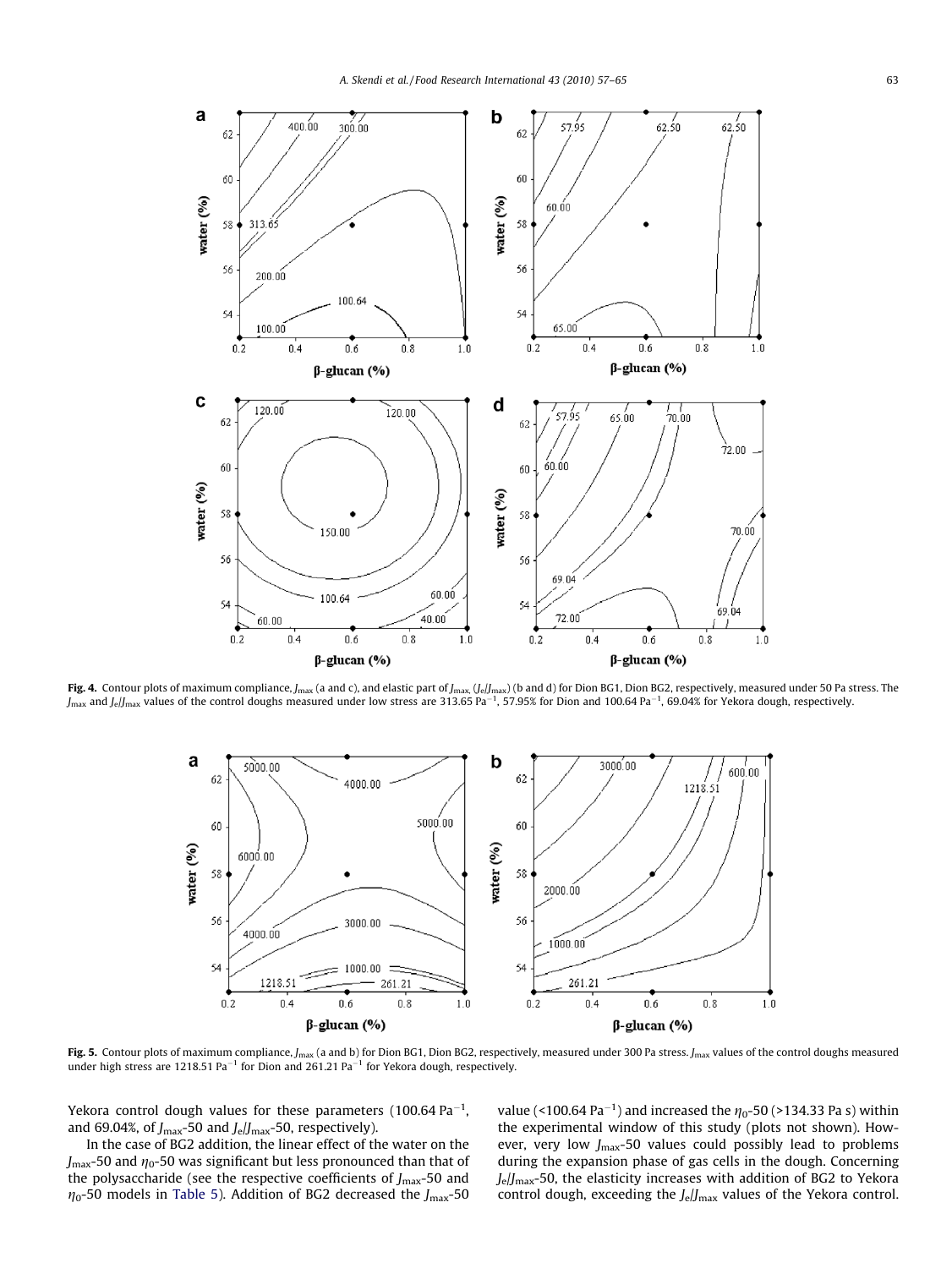<span id="page-7-0"></span>From the respective model in [Table 5](#page-3-0) it was clear that the  $J_{\text{e}}/J_{\text{max}}$ -50 was positively correlated with the BG2 concentration and negatively correlated with the water level, i.e. an increase in BG2 concentration increased the  $J_e/I_{\text{max}}$ -50. Generally, the BG2 isolate required more water than BG1 in order to obtain the same value of the creep-parameters studied. Furthermore, the BG2 isolate produced more resistant to deformation and more elastic doughs than the BG1, a fact that could probably bring about problems during dough handling and the proofing process.

The regression coefficients of the maximum compliance, zero shear viscosity and the elastic part of the maximum compliance under high (300 Pa) creep stress ( $J_{\text{max}}$ -300,  $\eta_0$ -300 and  $J_e/J_{\text{max}}$ -300, respectively) are presented in [Tables 4 and 5.](#page-3-0) In the experimental range used in this study, the responses  $J_{\text{max}}$ -300,  $\eta_0$ -300 and Je/Jmax-300 of the BG1-enriched Dion doughs, could not approach the respective parameter values of the Yekora control dough (261.21 Pa $^{-1}$ , 45.12 Pa s, and 60.41%, respectively), except of a very small area in the case of  $J_{\text{max}}$ -300 [\(Table 4,](#page-3-0) [Fig. 5a](#page-6-0)). Furthermore, less water than the optimum required for the  $\beta$ -glucan-free Dion control dough (56%) is needed for the BG1-enriched doughs to exhibit the same  $J_{\text{max}}$ -300,  $\eta_0$ -300 and  $J_e/J_{\text{max}}$ -300, as the Dion control dough ([Table 4](#page-3-0), [Fig. 5a](#page-6-0)). The BG2 isolate decreased the  $J_{\text{max}}$ -300 values and increased the  $\eta_0$ -300 and  $J_e/J_{\text{max}}$ -300 values of the Dion doughs to a greater extent, compared to the BG1 isolate ([Table 4](#page-3-0), [Fig. 5](#page-6-0)b). Only the  $J_{\text{max}}$ -300 and  $\eta_0$ -300 could reach similar values to those of the Yekora control dough ([Table 4,](#page-3-0) [Fig. 5b](#page-6-0)). In addition, although the elasticity of Dion doughs fortified with BG2 increased, the  $J<sub>e</sub>/J<sub>max</sub>$ -300 could not reach the respective value of the Yekora control dough within the experimental range of the tested variables ([Table 4\)](#page-3-0).

The effects of  $\beta$ -glucan addition on the  $J_{\text{max}}$ ,  $\eta_0$  and  $J_e/J_{\text{max}}$  of Yekora doughs measured at 300 Pa stress are shown in [Table 5.](#page-3-0) Generally, the increase of the BG1 and BG2 concentration and the decrease of the water content in the Yekora doughs, lead to a decrease of the  $J_{\text{max}}$ -300 values and an increase of  $\eta_0$ -300 and  $J_e/J_{\text{max}}$ -300 values (plots not shown). Furthermore, the impact of BG2 was more pronounced than BG1 in lowering the  $J_{\text{max}}$ -300 values and increasing the  $\eta_0$ -300 and  $J_e/J_{\text{max}}$ -300 values of the Yekora doughs at the same level of polysaccharide addition.

Overall, a strong dependence of the molecular weight of the polysaccharide and the quality of the flour was observed in all responses measured under high and low creep stress level applied. At a low level of stress, the BG2 generated a greater effect on the creep-recovery responses than its lower molecular weight counterpart for both flours used. Differences between the creep-recovery parameters of the doughs measured under 50 Pa and 300 Pa stress were also observed. Doughs tested under low stress showed higher  $\eta_0$  and J<sub>e</sub>/J<sub>max</sub>, but smaller J<sub>max</sub> values than doughs measured under high applied stress. [Skendi, Papageorgiou et al. \(2009\)](#page-8-0) have previously observed that  $\beta$ -glucan-enriched doughs with a consistency of 500 BU behave similarly. In general, the  $\beta$ -glucan-enriched doughs measured under 300 Pa could reach creep-recovery values of the Yekora and Dion control doughs with less water than the respective doughs with the same  $\beta$ -glucan content measured under 50 Pa stress.

#### 4. Conclusions

The molecular weight of polysaccharides as well as the flour type affect the dynamic oscillatory and creep-recovery measurements of  $\beta$ -glucan-fortified doughs under low and high levels of applied stress. Both linear and quadratic effect of  $\beta$ -glucan and water content on the G', G" and  $\eta^*$  were significant, whereas the interaction effects were significant only in the case of the poor quality flour (Dion). Generally, the  $\beta$ -glucan effect on G' values of the doughs depended on the quality of flour used. A pronounced plasticization effect of water in decreasing the  $G'$  values of  $\beta$ -glucan-free doughs was observed, with the G' values of Yekora doughs being always higher than those of the Dion doughs at the same water content. The  $\beta$ -glucan-enriched doughs made with Dion flour could reach  $G'$  values similar to those of control b-glucan-free Yekora dough (i.e. with a consistency of 500 BU), by changing the amount of water added, depending on the quantity and type of the  $\beta$ -glucan isolate used for fortification.

The effect of the lower molecular weight  $\beta$ -glucan isolate (BG1) was greater than that of water in the  $J_{\text{max}}$ -50 of Dion doughs, whereas for Yekora doughs, the high molecular  $\beta$ -glucan isolate (BG2) exhibited the greatest effect. The addition of BG2 resulted in lower J<sub>max</sub>-50 values and higher  $\eta_0$ -50 and J<sub>e</sub>/J<sub>max</sub>-50 values of the doughs than those fortified with the BG1. Generally, the b-glucan-enriched Dion doughs could achieve similar viscoelasticity to that of the control  $\beta$ -glucan-free Yekora dough. The water quantity, at which such behavior can be achieved, depends on the quantity and type of the  $\beta$ -glucan used. Generally, when operating under low applied stress (50 Pa) the  $\beta$ -glucan-enriched doughs require more water than the level added to the control doughs in order to reach the creep-recovery responses of the respective control doughs. Under high applied stress (300 Pa), less water than that under low stress is required for the same  $\beta$ -glucan content in order to reach the creep-recovery responses of the respective control flour doughs. Based on the above results, the baking industry could process  $\beta$ -glucan-enriched wheat flour doughs with high water content, which varies with the polysaccharide concentration, that maintain good handling properties (similar to that of the good breadmaking quality control dough) and improved end-product nutritional quality.

#### Acknowledgment

The author A. Skendi would like to thank the Greek State Scholarship Foundation (IKY) for awarding her a postgraduate fellowship.

#### References

- AACC (2000). 08-01 Ash—basic method (1983); 46-13 crude protein—micro-Kjeldahl method (1986). In Approved methods of the AACC. St. Paul, Minnesota: American Association of Cereal Chemists.
- Amemiya, J. I., & Menjivar, J. A. (1992). Comparison of small and large deformation measurements to characterize the rheology of wheat-flour doughs. Journal of Food Engineering, 16(1–2), 91–108.
- Behall, K. M., Scholfield, D. J., & Hallfrisch, J. (2004). Diets containing barley significantly reduce lipids in mildly hypercholesterolemic men and women. American Journal of Clinical Nutrition, 80(5), 1185–1193.
- Cavallero, A., Empilli, S., Brighenti, F., & Stanca, A. M. (2002). High  $(1\rightarrow 3)$ , $(1\rightarrow 4)$ - $\beta$ glucan barley fractions in bread making and their effects on human glycemic response. Journal of Cereal Science, 36(1), 59–66.
- Chaudhary, V. K., & Weber, F. E. (1990). Barley bran flour evaluated as dietary fiber ingredient in wheat bread. Cereal Foods World, 35(6), 560–562.
- Collar, C., Andreu, P., Martinez, J. C., & Armero, E. (1999). Optimization of hydrocolloid addition to improve wheat bread dough functionality: A response surface methodology study. Food Hydrocolloids, 13(6), 467–475.
- Collar, C., & Bollain, C. (2004). Impact of microbial transglutaminase on the viscoelastic profile of formulated bread doughs. European Food Research and Technology, 218(2), 139–146.
- Dhingra, S., & Jood, S. (2004). Effect of flour blending on functional, baking and organoleptic characteristics of bread. International Journal of Food Science and Technology, 39(2), 213–222.
- Edwards, N. M., Dexter, J. E., Scanlon, M. G., & Cenkowski, S. (1999). Relationship of creep-recovery and dynamic oscillatory measurements to durum wheat physical dough properties. Cereal Chemistry, 76(5), 638–645.
- Edwards, N. M., Peressini, D., Dexter, J. E., & Mulvaney, S. J. (2001). Viscoelastic properties of durum wheat and common wheat dough of different strengths. Rheologica Acta, 40(2), 142–153.
- Faubion, J. M., & Hoseney, R. C. (1990). The viscoelastic properties of wheat flour doughs. In H. Faridi & J. M. Faubion (Eds.), Dough rheology and baked product texture (pp. 29–66). New York: VanNostrand Reinhold.
- Ferry, J. D. (1980). Viscoelastic properties of polymers. New York: Wiley.